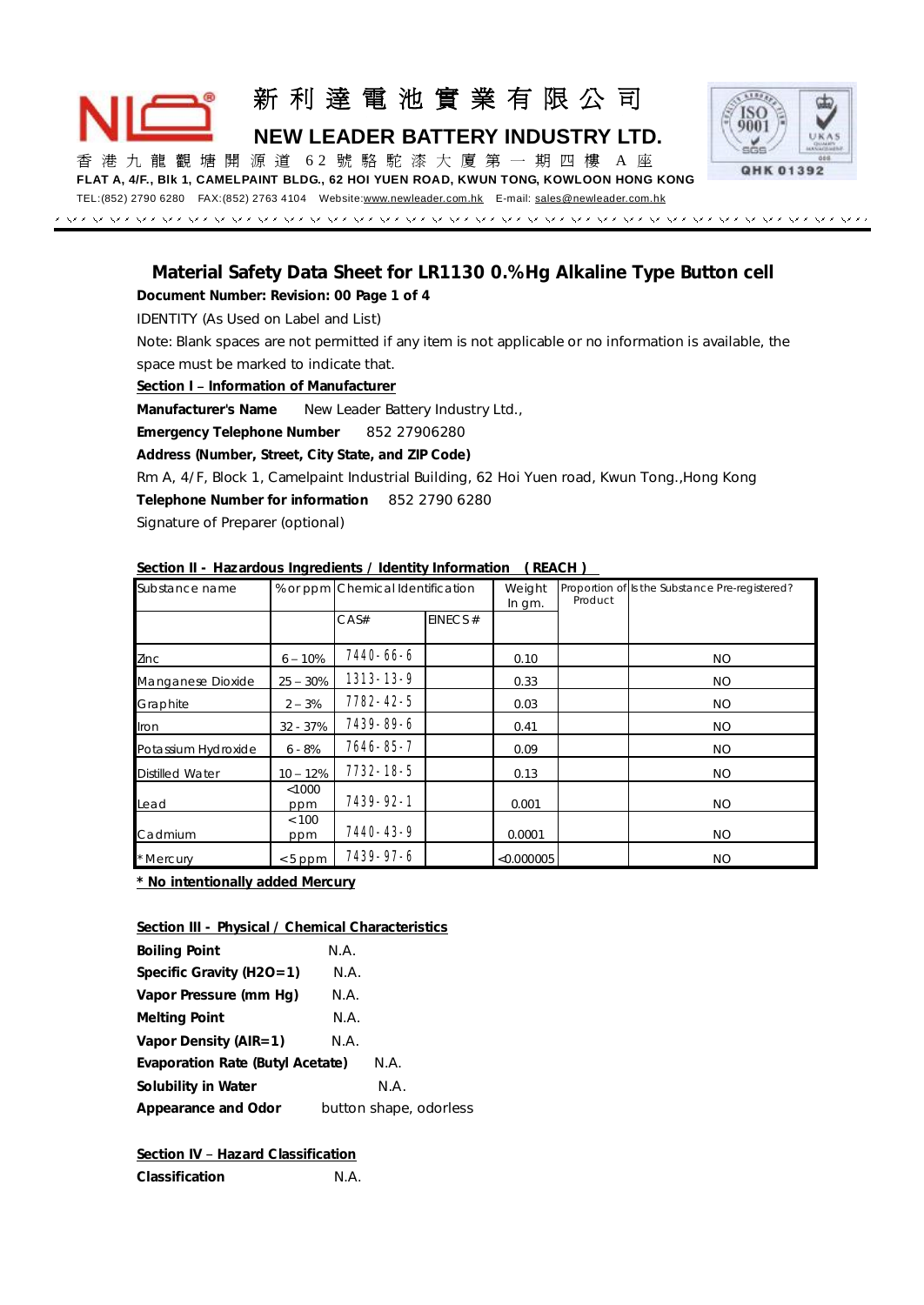新 利 達 電 池 實 業 有 限 公 司

**NEW LEADER BATTERY INDUSTRY LTD.** 

香 港 九 龍 觀 塘 開 源 道 6 2 號 駱 駝 漆 大 廈 第 一 期四樓 A 座 **FLAT A, 4/F., Blk 1, CAMELPAINT BLDG., 62 HOI YUEN ROAD, KWUN TONG, KOWLOON HONG KONG**



TEL:(852) 2790 6280 FAX:(852) 2763 4104 Website[:www.newleader.com.hk](http://www.newleader.com.hk) E-mail: [sales@newleader.com.hk](mailto:sales@newleader.com.hk)

*Material Safety Data Sheet for LR1130 0.% Hg Alkaline Type Button cell*  Document Number: Revision: 00 Page 2 of 4

**Section V – Reactivity Data Stability** Unstable Conditions to Avoid Stable Incompatibility (Materials to Avoid) Hazardous Decomposition or Byproducts When heated, battery may emit hazardous vapour of KOH/NaOH **Polymerization** May Occur **Conditions to Avoid** Will Not Occur

**Section VI - Health Hazard Data**

**Route(s) of Entry**  I**nhalation** N.A. **Skin** N.A. **Ingestion** N.A.

Health Hazard (Acute and Chronic) / Toxicological information

In case of electrolyte leakage, skin will be itchy when contaminated with electrolyte.

In contact with electrolyte can cause severe irritation and chemical burns.

Inhalation of electrolyte vapors may cause irritation of the upper respiratory tract and lungs.

**Section VII – First Aid Measures**

**First Aid Procedures** If electrolyte leakage occurs and makes contact with skin, wash with plenty of water immediately.

If electrolyte comes into contact with eyes, wash with copious amounts of water for fifteen (15) minutes, and contact a physician.

If electrolyte vapors are inhaled, provide fresh air and seek medical attention if respiratory irritation develops. Ventilate the contaminated area.

| Section VIII - Fire and Explosion Hazard Data      |      |  |  |  |
|----------------------------------------------------|------|--|--|--|
| Flash Point (Method Used)                          | N.A. |  |  |  |
| Ignition Temp                                      | N.A. |  |  |  |
| <b>Flammable Limits</b>                            | N.A. |  |  |  |
| LEL.                                               | N.A. |  |  |  |
| UEL.                                               | N.A. |  |  |  |
| Extinguishing Media                                |      |  |  |  |
| Carbon Dioxide, Dry Chemical or Foam extinguishers |      |  |  |  |
| Special Fire Fighting Procedures                   | N.A. |  |  |  |
| Unusual Fire and Explosion Hazards                 |      |  |  |  |
| Do not dispose of battery in fire - may explode.   |      |  |  |  |
| Do not short-circuit battery - may cause burns.    |      |  |  |  |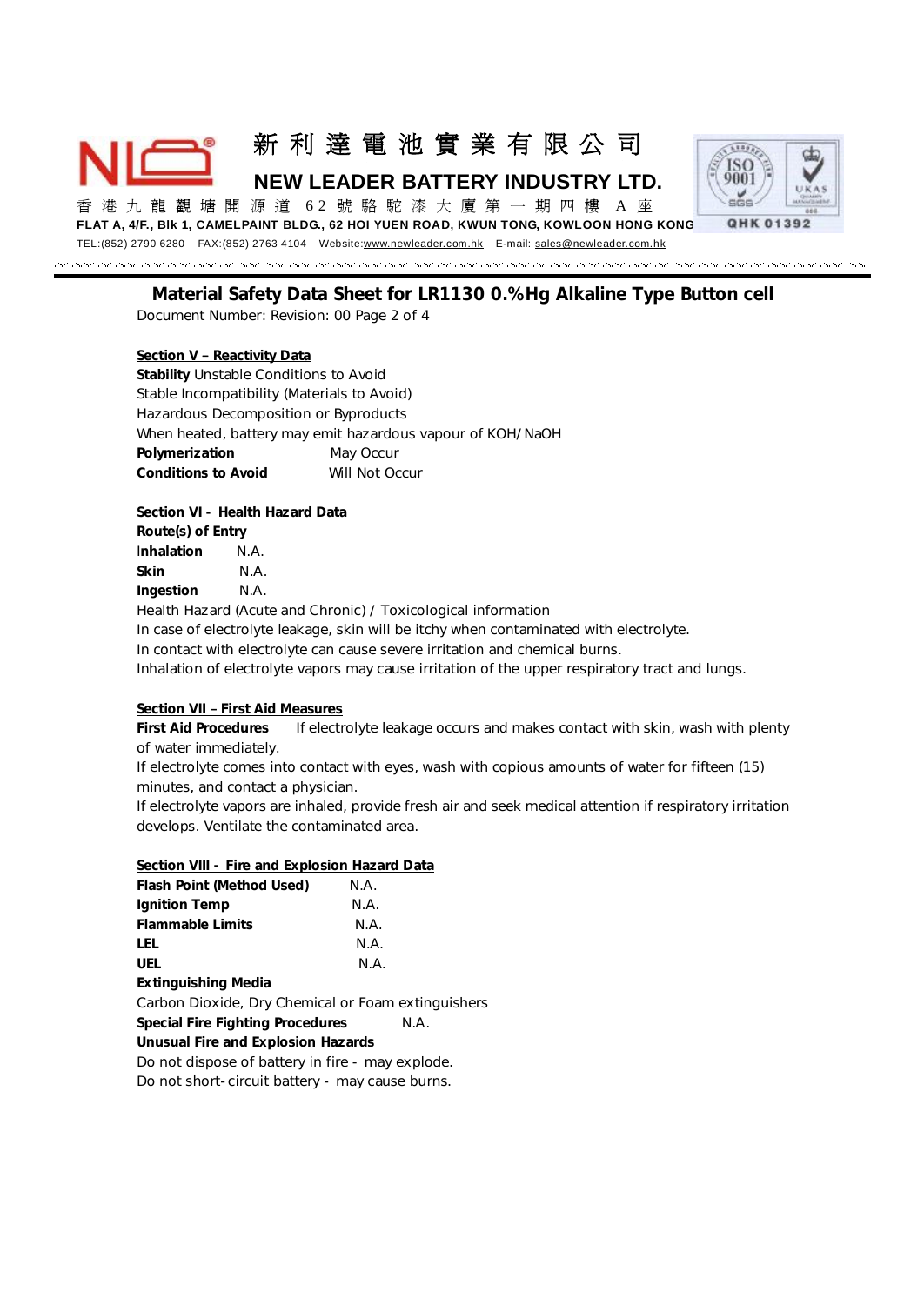新 利 達 電 池 實 業 有 限 公 司 **NEW LEADER BATTERY INDUSTRY LTD.** 



香 港 九 龍 觀 塘 開 源 道 6 2 號 駱 駝 漆 大 廈 第 一 期四樓 A 座

**FLAT A, 4/F., Blk 1, CAMELPAINT BLDG., 62 HOI YUEN ROAD, KWUN TONG, KOWLOON HONG KONG**

TEL:(852) 2790 6280 FAX:(852) 2763 4104 Website[:www.newleader.com.hk](http://www.newleader.com.hk) E-mail: [sales@newleader.com.hk](mailto:sales@newleader.com.hk)

### *Material Safety Data Sheet for LR1130 0.% Hg alkaline cell*  Document Number: Revision: 00 Page 3 of 4

**Section IX – Accidental Release or Spillage**

Steps to Be Taken in Case Material is Released or Spilled Batteries that are leaking should be handled with rubber gloves. Avoid direct contact with electrolyte.

Wear protective clothing and a positive pressure Self-Contained Breathing Apparatus (SCBA).

**Section X – Handling and Storage**

Safe handling and storage advice

The battery is extremely sensitive to adverse effects of humidity. Be sure to store them in a place which is dry and subject to little temperature

change. Do not place near the boiler or radiator, nor expose to direct sun light. Do not dispose of the battery in fire. Do not charge the battery.

Do not short-circuit the battery. Do not put in backward position. Do not store in disorderly fashion, or allow metal objects to be mixed with

stored batteries. Do not disassemble the battery, handling in such manner can cause the battery to explose, leak and injury.

#### **Section XI – Exposure Controls / Person Protection**

| <b>Occupational Exposure Limits: LTEP</b><br><b>STEP</b> | N.A.<br>N.A. |
|----------------------------------------------------------|--------------|
| Respiratory Protection (Specify Type)                    | N.A.         |
| <b>Ventilation Local Exhausts</b>                        | N.A.         |
| Special                                                  | N.A.         |
| Mechanical (General)                                     | N.A.         |
| Other                                                    | N.A.         |
| <b>Protective Gloves</b>                                 | N.A.         |
| Eye Protection                                           | N.A.         |
| Other Protective Clothing or Equipment                   | N.A.         |
| Work / Hygienic Practices                                | N.A.         |

**Section XII – Ecological Information** N.A.

**Section XIII – Disposal Method** Dispose of batteries according to government regulations.